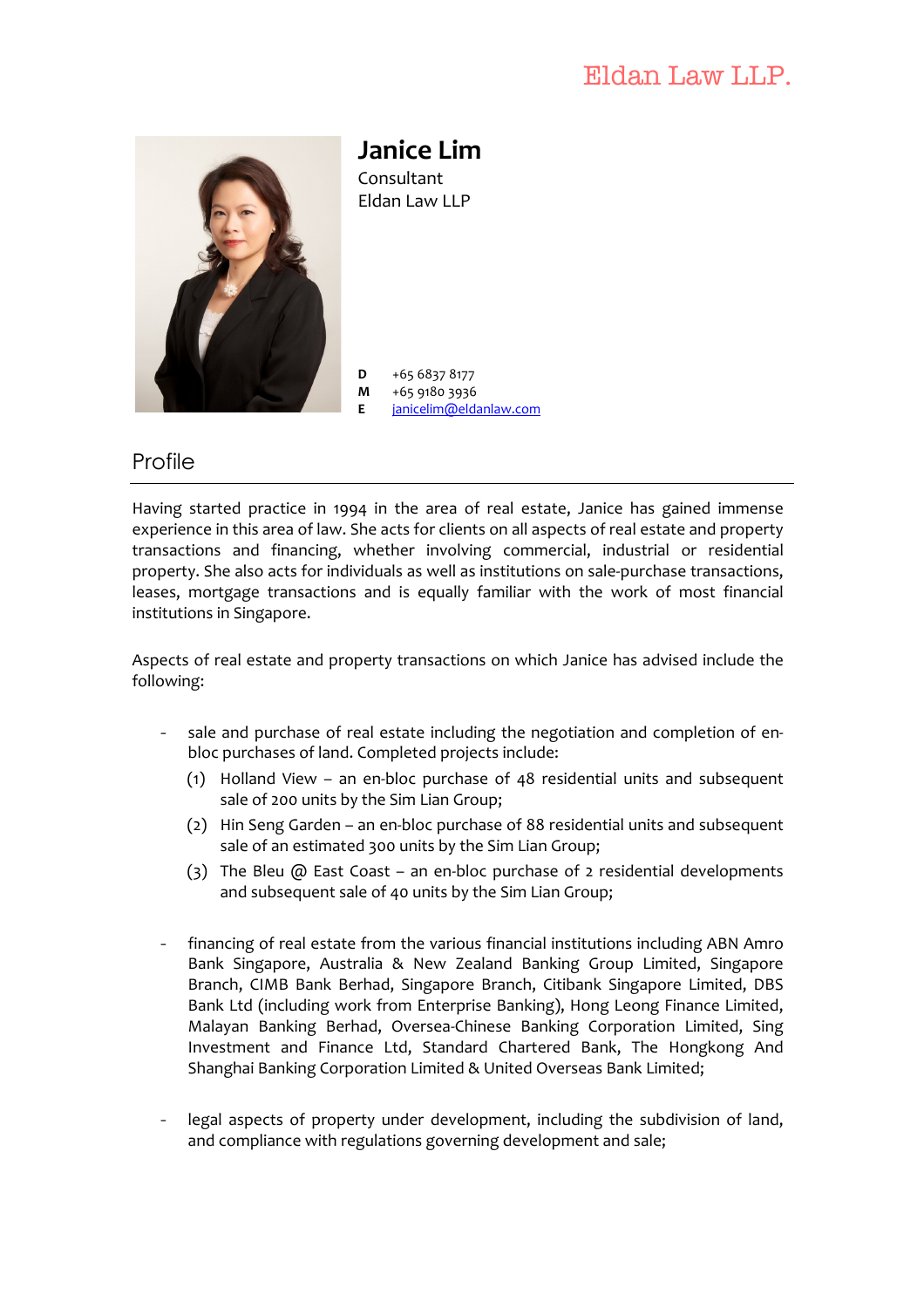- leases and tenancy agreements including the leases for Cuscaden Properties Pte Ltd at Tanglin Mall;
- use of Central Provident Funds towards the purchase and/or financing of loans; and
- property development work including the purchase of the land parcel, compliance with regulations governing development and sale, subdivision of land, completion of sale of units developed. Some of her clients and recent projects done are listed below:
	- Far East Group of Companies -Residential development like Kew Heights, Regentville SOHO development like Central at Clarke Quay; Commercial development like China Square.
	- UOL Land Limited -Residential development like Island Country Villas
	- Hong Leong Group -Industrial development like Joo Seng Warehouse
	- Listed company, Sim Lian Group of Companies residential developments like The Jade, The Pearl  $@$  Mount Faber, Viz at Holland, Bleu @ East Coast, Carabelle, Rochelle @ Newton industrial development, Ubi One;
	- Kuik Ah Han group of companies industrial developments like Northlink, Cendex Centre, Vertex, Trivex, Zervex and other private acquisitions of land parcels and their upcoming development at Ang Mo Kio;
	- Yee Hong Group of Companies industrial developments like  $8$  @ Tradehub and Midview City which comprise each of approximately 800 factory/warehouse units, Woodlands E-terrace, Tuas Land Parcel, Eastpoint and their latest development, Woodlands 11;
	- Evan Lim Group of Companies Residential developments like Parc Centennial, Rosewood Suites, Illuminaire on Devonshire, Steven Suites, Skysuites11 and their 888-unit Housing & Development Board Design-Building-And Sell Scheme development, Trivelis at Clementi. Their latest development at Sengkang is slated to be launched in the